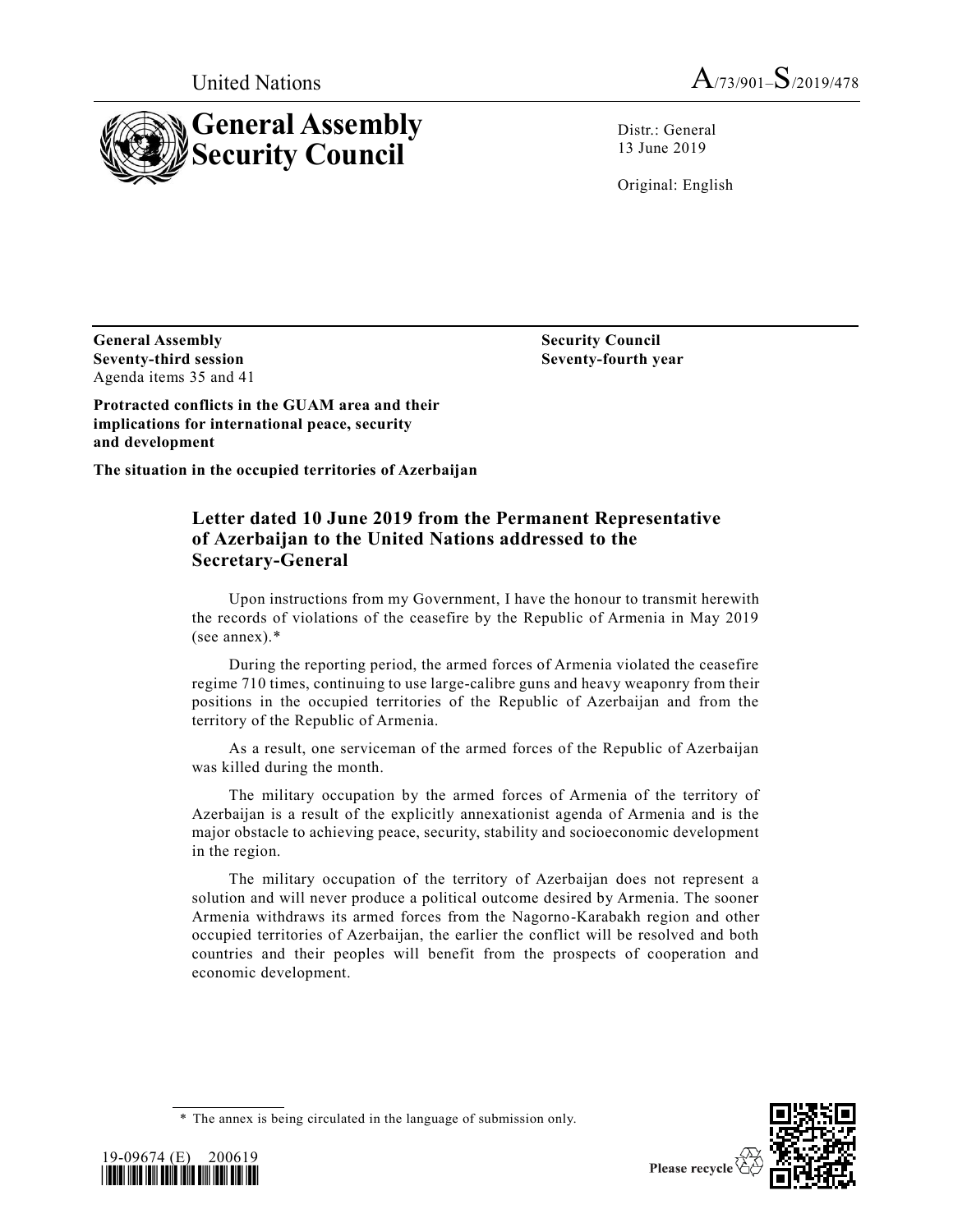I should be grateful if you would have the present letter and its annex circulate d as a document of the General Assembly, under agenda items 35 and 41, and of the Security Council.

> (*Signed*) Yashar **Aliyev** Ambassador Permanent Representative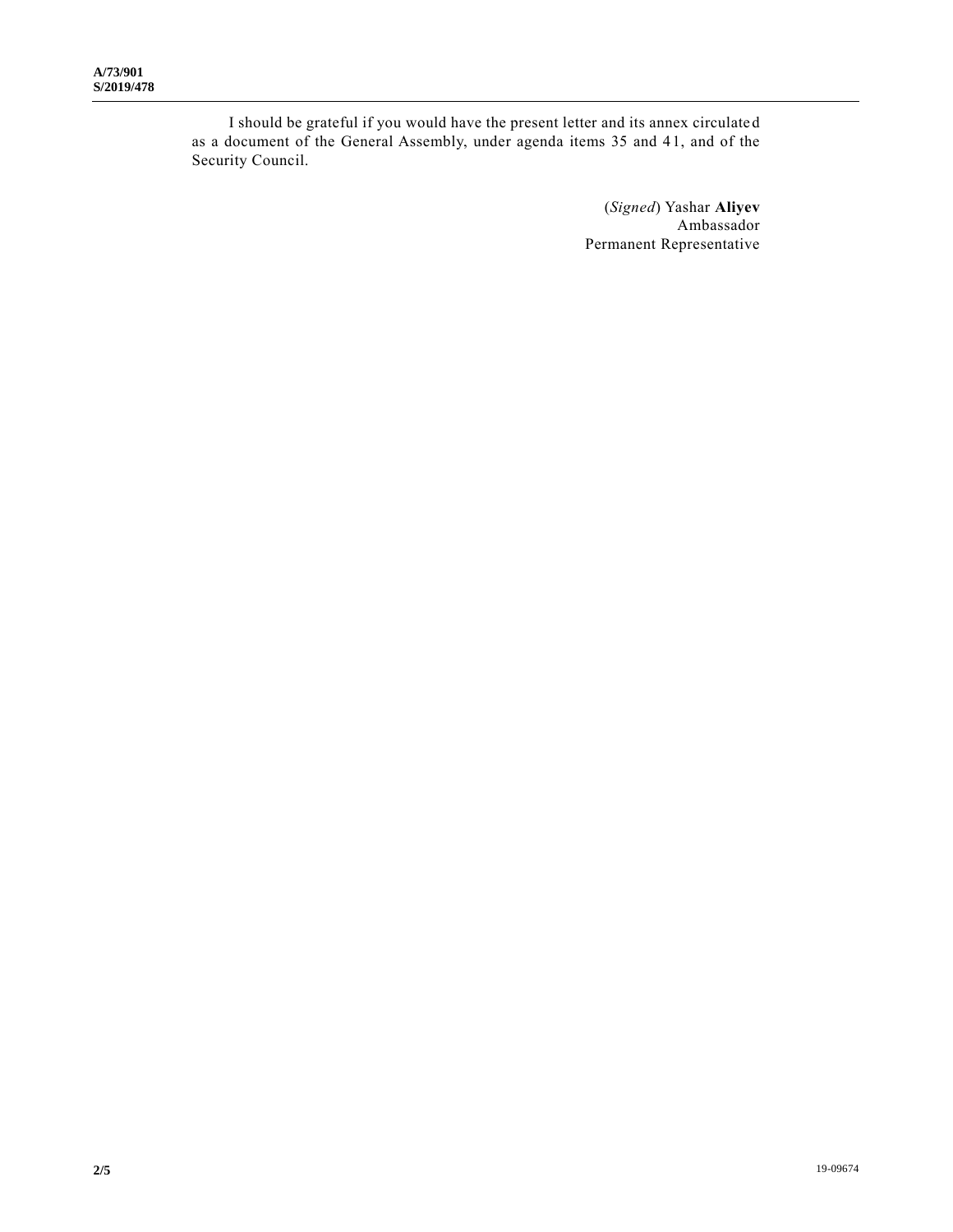# **Annex to the letter dated 10 June 2019 from the Permanent Representative of Azerbaijan to the United Nations addressed to the Secretary-General**

| Dates      | Direction (locality)           | Weapons used           | Number of ceasefire<br>violations | Casualties and damages                                       |  |  |
|------------|--------------------------------|------------------------|-----------------------------------|--------------------------------------------------------------|--|--|
| $1-31$ May | Aghdam district, Azerbaijan    |                        |                                   |                                                              |  |  |
|            | Afatly village                 | AK                     | 4                                 |                                                              |  |  |
|            | Ahmadaly village               | AK                     | 3                                 |                                                              |  |  |
|            | Orta Garvand                   | AK/AKM                 | 18                                |                                                              |  |  |
|            | Chiragly village               | AK/AKM                 | 19                                |                                                              |  |  |
|            | Chamanli village               | AK/AKM                 | 5                                 |                                                              |  |  |
|            | Ahmadalilar village            | АK                     | 4                                 | 1 serviceman of the armed forces of<br>Azerbaijan was killed |  |  |
|            | Mirashly village               | AK                     | $\mathbf{1}$                      |                                                              |  |  |
|            | Garadaghli village             | AK                     | 2                                 |                                                              |  |  |
|            | Yuzbashly village              | AK                     | 3                                 |                                                              |  |  |
|            | Mahrizly village               | AK                     | 2                                 |                                                              |  |  |
|            | Ayag Garvand village           | AK                     | 3                                 |                                                              |  |  |
|            | Zangishaly village             | AK                     | 7                                 |                                                              |  |  |
|            | Mammadbaghirly village         | AK/AKM/OSV             | 9                                 |                                                              |  |  |
|            | Sarijaly village               | AKM                    | 1                                 |                                                              |  |  |
|            | Evoglu village                 | $\mathbf{A}\mathbf{K}$ | 4                                 |                                                              |  |  |
|            | Opposite positions             | AK/AKM                 | 26                                |                                                              |  |  |
|            | Agjabadi district, Azerbaijan  |                        |                                   |                                                              |  |  |
|            | Gyamaddynly village            | AK/AKM                 | 19                                |                                                              |  |  |
|            | Zangishaly village             | AK                     | 3                                 |                                                              |  |  |
|            | Minakhorlu village             | AK/AKM                 | 9                                 |                                                              |  |  |
|            | Aghdara district, Azerbaijan   |                        |                                   |                                                              |  |  |
|            | Ahmadaly village               | AK                     | $\overline{c}$                    |                                                              |  |  |
|            | Qazyan village                 | AK                     | 1                                 |                                                              |  |  |
|            | Opposite positions             | AK                     | 7                                 |                                                              |  |  |
|            | Dashkasan district, Azerbaijan |                        |                                   |                                                              |  |  |
|            | Unnamed positions              | AK                     | 1                                 |                                                              |  |  |
|            | Zivilyan                       | <b>AKM</b>             | 4                                 |                                                              |  |  |
|            | Fuzuli district, Azerbaijan    |                        |                                   |                                                              |  |  |
|            | Alkhanli village               | $\mathbf{A}\mathbf{K}$ | 17                                |                                                              |  |  |
|            | Ahmadalilar village            | $\mathbf{A}\mathbf{K}$ | $\tau$                            |                                                              |  |  |
|            | Horadiz village                | $\mathbf{A}\mathbf{K}$ | $\overline{c}$                    |                                                              |  |  |
|            | Ashaghi Abdurrahmanli village  | ${\rm AK/AKM}$         | $10\,$                            |                                                              |  |  |
|            | Shukurbayli village            | $\mathbf{AKM}$         | $\sqrt{5}$                        |                                                              |  |  |

# **Violations of the ceasefire by the armed forces of the Republic of Armenia for May 2019**<sup>1</sup>

<sup>1</sup> Settlements of the Republic of Azerbaijan included in this information are under occupation by the Republic of Armenia or situated close to the fire point areas.

**\_\_\_\_\_\_\_\_\_\_\_\_\_\_\_\_\_\_**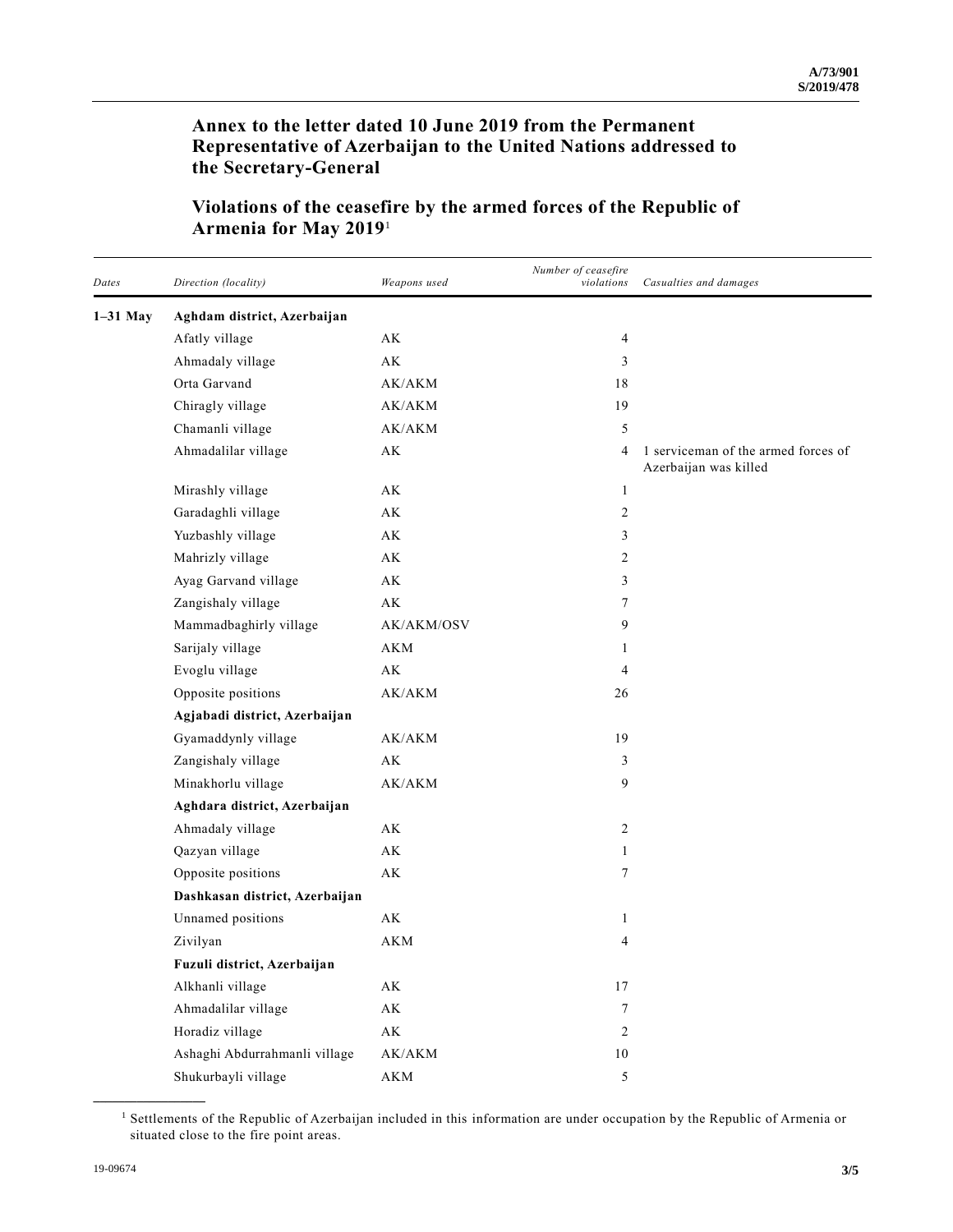### **A/73/901 S/2019/478**

| Dates | Direction (locality)          | Weapons used           | Number of ceasefire<br>violations | Casualties and damages |
|-------|-------------------------------|------------------------|-----------------------------------|------------------------|
|       | Janqulu mountain              | AKM                    | 3                                 |                        |
|       | Qarapata mountain             | AK/DShK                | 2                                 |                        |
|       | Opposite positions            | AK/AKM/PKM             | 31                                |                        |
|       | Gazakh district, Azerbaijan   |                        |                                   |                        |
|       | Farahly village               | AKM                    | $\mathbf{1}$                      |                        |
|       | Kamarli village               | AK/AKM/SVD/PK          | 10                                |                        |
|       | Gushchu Ayrim village         | AK/AKM                 | 5                                 |                        |
|       | Gyzylhajily village           | $\mathbf{A}\mathbf{K}$ | 7                                 |                        |
|       | Bala Jafarly village          | AK/AKM                 | 3                                 |                        |
|       | Ashagi Askipara village       | AK/AKM                 | 3                                 |                        |
|       | Gaymagly village              | AKM                    | 1                                 |                        |
|       | Ikinji Shikhly village        | AK                     | 1                                 |                        |
|       | Mazam village                 | AK/AKM                 | 4                                 |                        |
|       | Alibayramly village           | AKM                    | $\mathbf{1}$                      |                        |
|       | Musakoy village               | AK/AKM                 | 3                                 |                        |
|       | Dash Salahly village          | $\mathbf{A}\mathbf{K}$ | 1                                 |                        |
|       | Gadabay district, Azerbaijan  |                        |                                   |                        |
|       | Mutudara village              | AK/AKM/PKM             | 26                                |                        |
|       | Zamanly village               | AKM/DShK/PK            | 15                                |                        |
|       | Novoivanovka village          | AKM                    | $\mathbf{1}$                      |                        |
|       | Galakand village              | <b>AKM/PKM</b>         | 9                                 |                        |
|       | Goyalli village               | AKM/PKM                | 5                                 |                        |
|       | Dordlar village               | AK/AKM/PKM             | 10                                |                        |
|       | Gasimaghaly village           | AKM                    | 4                                 |                        |
|       | Ayrivang village              | AKM                    | 1                                 |                        |
|       | Ayridara village              | $\mathbf{AKM}$         | 4                                 |                        |
|       | Daryurd village               | <b>NSVP</b>            | 2                                 |                        |
|       | Goygol district, Azerbaijan   |                        |                                   |                        |
|       | Kurdalilar village            | AKM                    | $\overline{c}$                    |                        |
|       | Azgilli village               | AKM                    | 2                                 |                        |
|       | Goranboy district, Azerbaijan |                        |                                   |                        |
|       | Tapgaragoyunlu village        | AK/AKM/PKM/PK          | 41                                |                        |
|       | Bashgishlag village           | AK/AKM/OSV             | 4                                 |                        |
|       | Kharkhaput village            | AKM                    | 2                                 |                        |
|       | Gulustan village              | $\mathbf{AKM}$         | 13                                |                        |
|       | Yenikand village              | $\mathbf{AKM}$         | 9                                 |                        |
|       | Gargujaq village              | AK/AKM/RPK             | 4                                 |                        |
|       | Zeyva village                 | $\mathbf{AKM}$         | 3                                 |                        |
|       | Balliqaya village             | $\mathbf{AKM}$         | 1                                 |                        |
|       | Yukhary Aghjakand village     | $\mathbf{AKM}$         | 3                                 |                        |
|       | Opposite positions            | AKM/PK/PKM/NSVP        | 17                                |                        |
|       | Unnamed positions             | $\mathbf{AKM}$         | 11                                |                        |
|       | Unnamed heights               | $\mathbf{AKM}$         | $\mathbf{1}$                      |                        |